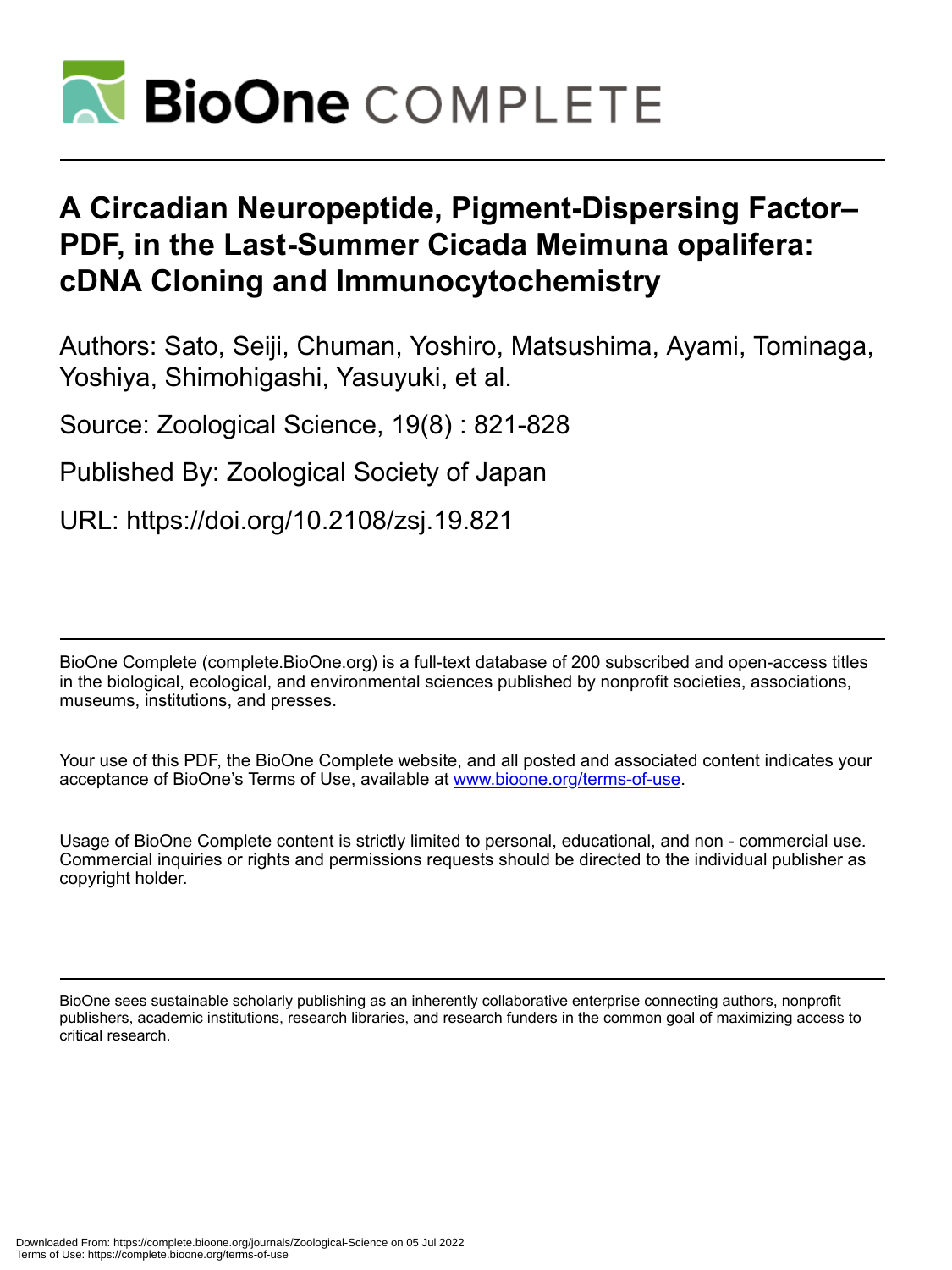# **A Circadian Neuropeptide, Pigment-Dispersing Factor–PDF, in the Last-Summer Cicada** *Meimuna opalifera***: cDNA Cloning and Immunocytochemistry**

Seiji Sato<sup>1</sup>, Yoshiro Chuman<sup>1</sup>, Ayami Matsushima<sup>1</sup>, Yoshiya Tominaga<sup>2</sup>, Yasuyuki Shimohigashi<sup>1</sup>, and Miki Shimohigashi<sup>2\*</sup>

1 *Laboratory of Structure-Function Biochemistry, Department of Chemistry, Faculty and Graduate School of Sciences, Kyushu University, Fukuoka 812-8581, Japan* 2 *Division of Biology, Faculty of Science, Fukuoka University, Fukuoka 814-0180, Japan*

**ABSTRACT**—Pigment-dispersing factor (PDF), an 18-amino acid neuropeptide, is a principal circadian neuromodulator functioning downstream of the insect brain's circadian clock, modulating daily rhythms of locomotor activity. Recently, we found that PDF precursors of the cricket *Gryllus bimaculatus* comprise a nuclear localization signal (NLS). Moreover, the nuclear localization of PDF immunoreactivity and the translocation of GFP-fused PDF precursor into the nucleus have both been demonstrated. These suggest a fundamental role for PDF peptide in the circadian clock system within the nucleus, in addition to its role in downstream neural events. In the present study, we carried out the cDNA cloning of PDF from adult brains of the last-summer cicada *Meimuna opalifera*, and found that an isolated clone (545 bp) encodes an ordinary PDF precursor protein. PDF peptide itself shows a high sequence identity (78–94%) and similarity (89–100%) to insect PDFs and also to the crustacean β-PDH peptides. The computer-assisted sequence analysis of PDF precursor revealed a possible translocation into the nucleus, despite the lack of a definite NLS-like sequence. Using immunocytochemistry, the optic lobes of *M. opalifera* revealed PDF-immunoreactive neurons in both the medulla and lamina neuropiles. All these PDF cells exhibited prominent immunolabeling of both their perikarya and axons, but not their nuclei. Our results provide the first structural and immunocytochemical identification of PDF neurons in Hemiptera.

**Keywords**: circadian rhythm, neuropeptide, pigment-dispersing factor, cDNA cloning

# **INTRODUCTION**

Pigment-dispersing factor (PDF) is involved in regulating insect circadian rhythms (Stengl and Homberg, 1994; Pyza and Meinertzhagen, 1996, 1997; Petri and Stengl, 1997), acting as a neuromodulator that functions in the output pathway of the brain's circadian pacemaker, and thereby regulating behavior arising from the dorsal central brain (Helfrich-Förster *et al.*, 1998, 2000; Renn *et al*., 1999; Park *et al*., 2000). Many lines of evidence have been obtained aimed at clarifying the function of PDF in the circadian system of the fruit fly *Drosophila melanogaster*. To date, PDF has been thought to be a neuropeptide functioning as a principal circadian modulator downstream of the brain's clock

\* Corresponding author: Tel. +81-92-871-6631 (ext 6270); FAX. +81-92-865-6030. E-mail: miki@fukuoka-u.ac.jp

machinery, organizing daily locomotion or other behaviors.

Recently we have carried out the cDNA cloning of PDF from adult brains of the cricket *Gryllus bimaculatus*, in which rhythmic behavioral activity manifests a nocturnal peak. The cDNA obtained exhibits a unique preprosequence including an ordinary PDF sequence, but with very short PDF-associated peptide (PAP) sequence consisting of a nuclear localization signal (NLS) at the N-terminus (Chuman *et al*., 2002). Immunoreactivity to *Gryllus bimaculatus* PDF was identified in all the axons of the PDF neurons. Electron microscopic observation of cells with nuclei that show PDF immunoreactivity and microscopic observation of cells with nuclei that contain GFP-fusion PDF precursor protein, both demonstrate however the translocation of PDF peptide into the nucleus of PDF neurons. These results strongly suggest that, in addition to its role as a neuromodulator at output pathways from the insect's circadian clock, PDF is also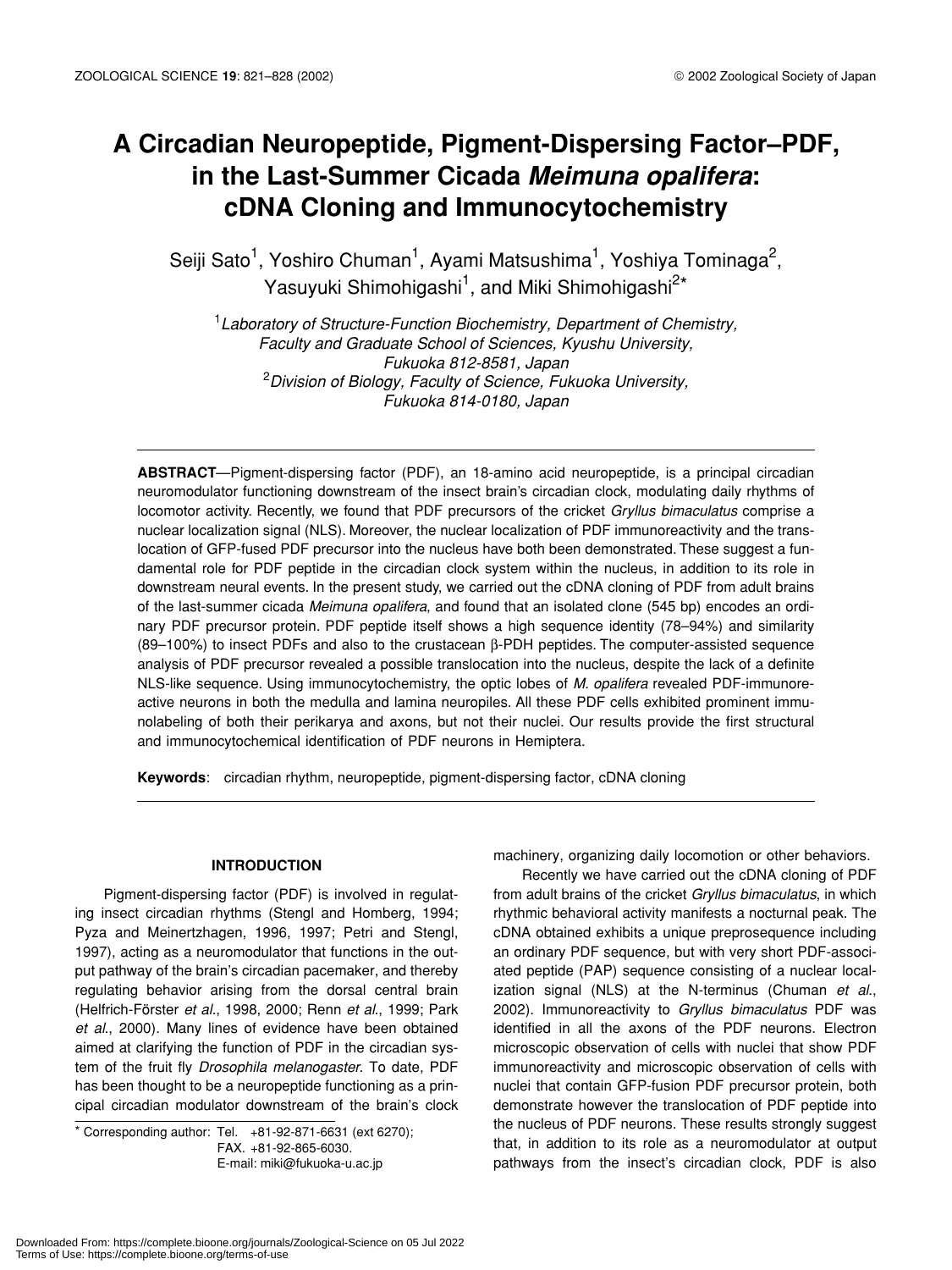involved in the clock mechanism itself. In this study, we attempted to clone the *pdf* cDNAs from other insect species in order to detect similar types of PDF precursors.

Insect PDFs are close homologues of the β-subfamily of crustacean pigment-dispersing hormone (β-PDH) neuropeptides (Rao and Riehm, 1993). Among 16 β-PDH precursors deduced from *pdh* cDNAs, the molecular sizes are notably similar to each other. For insect PDF precursors, only three *pdf* cDNAs have so far been elucidated: the precursors of *D. melanogaster* (Park and Hall, 1998), *Romalea microptera* (GenBank: U42472), and *G. bimaculatus* (Chuman *et al*., 2002). Although the C-terminal PDF region possesses exactly the same peptide size, the region containing the signal and PAP in *D. melanogaster*, *R. microptera*, and *G. bimaculatus* obviously differed, with 80, 66, and 20 amino acid residues, respectively. Such differences in peptide sizes might reflect different functions of the PAP peptides. In the present study, we carried out the cDNA cloning of PDF from adult brains of the last-summer cicada, *Meimuna opalifera*, a member of the suborder Homoptera of Hemiptera, and thus representing a different order of insects from the previous three, *D. melanogaster* (Diptera), *R. microptera* (Orthoptera) and *G. bimaculatus* (Orthoptera). We here report the sequence analyses of nucleotides and deduced amino acids of *M. opalifera* PDF, and the results from immunocytochemistry using an antibody directed against this peptide sequence.

# **MATERIALS AND METHODS**

#### **Animals**

Last-summer cicadas, *M. opalifera*, were collected in the suburbs near Fukuoka and maintained at 25°C in an incubator which was illuminated for the same photoperiod as the day/night cycle as that in the field in Fukuoka. Phases of morning and evening peaks are given in Zeitgeber time (ZT), whereby lights on is ZT0 and lights off is ZT12. The brains were dissected at 4 hr intervals over 24 hr starting with ZT0 and were then immediately frozen in liquid nitrogen and stored directly at –80°C within a day. For immunocytochemistry, cicadas were dissected at 06:00, 30 min before lights 'on' (ZT23:30).

# **3' RACE for identification of 3' end of PDF mRNA**

mRNAs were purified using a QuickPrep® *Micro* mRNA Purification Kit (Amersham Pharmacia Biotech, Uppsala, Sweden) according to the Manufacturer's instructions. To extract mRNAs, the brains of cicadas frozen at each time point were mixed and homogenized in the extraction buffer. The mRNAs obtained  $(1 \mu g)$  were reverse-transcribed by the polymerase chain reaction (PCR) using AMV reverse transcriptase (Promega, Madison, WI) and  $d(T)_{17}$ adapter primer (5'-GGCCACGCGTCGACTAGTAC-T<sub>17</sub>-3') as previously described (Frohman *et al*., 1988). After phenol extraction followed by ethanol precipitation, the resulting cDNA pellet was used as a template for 3' RACE. Primers were all obtained from Hokkaido System Science (Sapporo) and those for 3' RACE were as follows: PDF specific primer PDF-SP (5'-AAGCGCAACTCN-GARMTVATCAA-3') and adapter primer Ad (5'-GGCCACGCGTC-GACTAGTAC-3'). In these primers, the letters M, N, R, and V denote the nucleotides (A or C), (any nucleotides), (A or G), and (not T), respectively. A PDF-specific primer was designed based on the nucleotide sequence homology among mRNAs clarified for βPDH and PDF (Klein *et al*., 1992, 1994; de Kleijn *et al*., 1993; Desmoucelles-Carette *et al*., 1996; Park and Hall, 1998). The PCR mixture (100 µl) included 1 µl of cDNA, 2 pmol of Ad primer, 20 pmol of PDF-SP primer, 200  $\mu$ M dNTP, 2.5 mM MgCl<sub>2</sub>, and 2.5 units of PLATINUM *Taq* DNA polymerase (GIBCO BRL). PCR (30 cycles) was performed as follows: denaturation at 94°C for 30 sec, annealing at 55°C for 30 sec, extension at 72°C for 90 sec, and final extension for 7 min at 72°C, using a Geneamp PCR system 2400 (Perkin Elmer). Single-primer control PCRs were also carried out in parallel. Two primer-specific PCR products were identified on the 2% agarose gel, and recovered by phenol extraction followed by ethanol precipitation. The gel-purified PCR products were subcloned into pBluescript II SK+ vector. Sequencing analysis on a Thermo Sequenase Cy5.5 dye terminator cycle sequencing kit (Amersham Pharmacia Biotech) identified plasmid DNA containing *pdf*.

#### **5' RACE for identification of 5' end of PDF mRNA**

To amplify the 5' end of the *M. opalifera pdf* cDNA, we carried out the cDNA cloning by using a 5' RACE System for rapid amplification of cDNA ends (version 2.0: GIBCO BRL) according to the Manufacturer's protocol. The antisense primers were designed from the cDNA sequence clarified by the 3' RACE method, and these included MSP-RT (5'-TATGAGGTCTTTGTAGTT-3'), MSP-1A (5'- AGTGTGGTTCAAGGTTTGTATAATTT-3'), and MSP-2A (5'-TTCA-AGGTTTGTATAATTTGTTGTATG-3').

First-strand cDNA was synthesized from a mRNA using a single gene specific primer (MSP-RT) and a reverse transcriptase  $S$ UPER SCRIPT<sup>TM</sup> II (GIBCO BRL). The original mRNA template was removed by treatment with the enzyme RNase Mix (a mixture of RNase H and RNase  $T_1$ ). Unincorporated dNTPs, MSP-RT, and proteins were separated from synthesized cDNA using an adsorbent GLASSMAX<sup>®</sup> Spin Cartridge. A homopolymeric tail, poly(C), using terminal deoxytransferase (TdT) and a substrate dCTP, elongated the 3'-end of the purified cDNA. Since this tailing reaction was performed in a PCR-compatible buffer, the entire contents of the reaction mixture were directly amplified by PCR without intermediate organic extraction and ethanol precipitation.

PCR amplification was accomplished using PLATINUM *Taq* DNA polymerase (GIBCO), gene-specific primers (MSP-1A and MSP-2A), and deoxyinosine-containing anchor primers. PCR product using MSP-1A and Abridged Anchor Primer AAP (5'- GGCCACGCGTCGACTAGTAGTACGGGIIGGGIIGGGIIG-3', GIBCO) was further amplified with MSP-2A and Abridged Universal Anchor Primer AUAP (5'-GGCCACGCGTCGACTAGTAC-3', GIBCO). Respective PCR was carried out for 30 cycles as described above. The PCR products were separated in an agarose gel and cloned into pBluescript II SK<sup>+</sup>. The clones were verified by sequencing each separated cDNA as mentioned above.

### **Immunocytochemistry**

For anatomical analysis of PDF immunoreactive cells, confocal microscopy was first used on whole-mount immunolabeled preparations. Dissected brains containing the optic lobes with attached retina were fixed with 4% paraformaldehyde for 16 hr. After washing with PBS, brains were incubated for 96 hr at 4°C in a rabbit polyclonal antibody raised against *G. bimaculatus* PDF (Tomioka *et al*., in preparation) (1:1500). Fluoresein isothiocyanate (FITC) conjugated goat anti-rabbit secondary antibodies (Jackson Immunoresearch, Westgrove, PA) were used. For washings between all steps, PBS with 1% Triton X-100 was used. Preparations were dehydrated in graded ethanol, cleared in 100% methyl salicylate, and coverslipped in methyl salicylate prior to imaging in a Zeiss LSM510 laser scanning confocal microscope.

To localize the PDF cells and their neurites precisely in the neuropile, horizontal Vibratome slices of 80 µm thickness were also immunolabeled, using the same rabbit polyclonal antibody against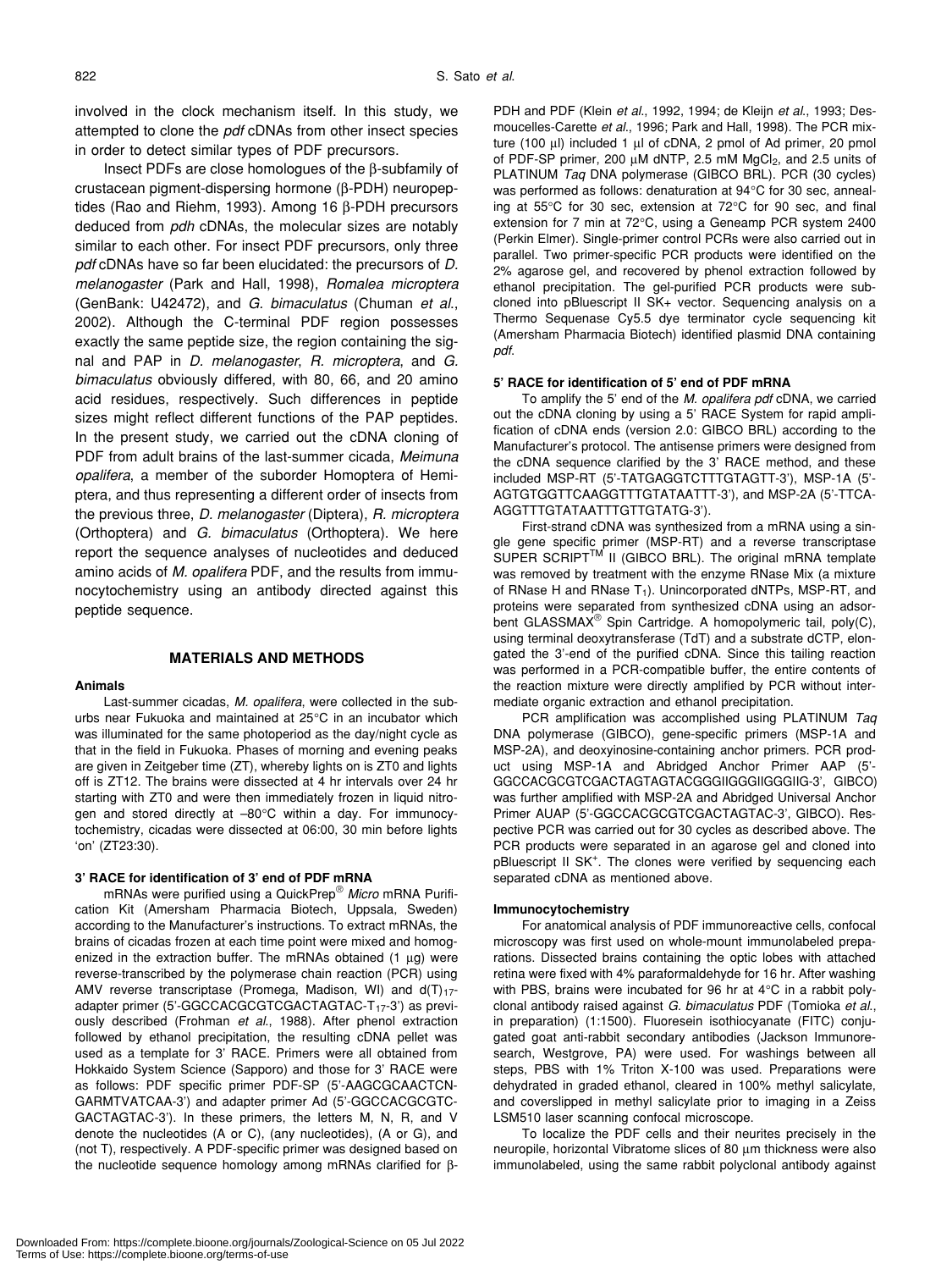G. bimaculatus PDF but at 1:3500 for 48 hr at 4°C in a free-floating reaction (Sternberger, 1979). Sections were then incubated with FITC-conjugated secondary antibody to rabbit IgG. Sections were mounted in Vectashield (Vectoo Lab., Bmlingame, CA).

# **RESULTS AND DISCUSSION**

### **Isolation of a** *Meimuna opalifera* **PDF cDNA**

To be sure of obtaining target mRNAs, heads of adult cicadas *Meimuna opalifera* were collected every 4 hr, namely six times a day. The last-summer cicadas only appeared during a very limited period, and thus those that were collected were taken within about two weeks at a particular area where they appeared in a large population. The total number of collected adults was about 700.

All animals were maintained in a daily cycle of L12:D12, that was almost the same as the natural day/night cycle, in September in Fukuoka. We adopted the procedure designed for direct isolation of polyadenylated RNA without purifying the total RNA. Isolated mRNAs are all converted to cDNAs by the RT-PCR method, in which AMV reverse transcriptase catalyzes the polymerization of DNA using mRNA as templates. This enzyme has an intrinsic RNase H activity to degrade mRNA, and thus the method eventually affords a mixture of single-strand cDNAs.

# **RACE methods to determine the full sequence of a** *Meimuna opalifera* **PDF**

To screen for the *pdf* cDNA of the cicada *M. opalifera*, we first carried out the 3' RACE method. There is a clear reasoning to carry out the 3' RACE method as an initiating cloning procedure. With respect to the nucleotide sequence of insect PDF precursors, no prominent similarities have been found except for the N-terminal portion of the PDF peptide regions. Thus, if we had first carried out 5' RACE, it would have been difficult to judge whether or not a cloned cDNA were the one for PDF. This is not the case, however, for 3' RACE, which would yield the entire structure of the PDF peptide region. Thus, we first screened a *pdf* cDNA clone from the cDNA mixture by the 3' RACE method.

PDF-specific sense primer for 3' RACE was designed with reference to sequence alignment analyses for both amino acid and nucleotide sequences. The N-terminal portion of PDF, including the dibasic processing site (KR) -- the residues  $-2 \sim 6$ , was chosen as a PDF-specific sense primer (PDF-SP). The first PCR with a primer of PDF-SP and an adapter primer Ad lacking  $d(T)_{17}$  yielded no distinct gel-bands, while the second PCR using the resulting PCR product provided several products. A dim gel-band, a two primer-specific PCR product of about 270 bp was subsequently isolated for sequence analysis. The nucleotide sequence so determined encoded a PDF peptide with the amidation sequence in addition to the 3'-UTR non-coding region (Fig. 1). The open reading frame encoding PDF was found to be highly conserved among *pdf* and *pdh* genes.

Compared with the 3'-UTR regions of other insect *pdf*

genes, the 3'-UTR region of *M. opalifera pdf* was found to be very similar to that of *R. microptera* both in length (190 and 197 bp, respectively) and sequence (ca. 50% identity). The 3'-UTR regions of both *M. opalifera* and *R. microptera* pdf are unique in length and sequence as compared with those of *Drosophila* (492 bp) and *G. bimaculatus* (113 bp).

To determine the structure of the 5'-end of *pdf* cDNA, we undertook the 5' RACE method. Based on the sequence information obtained from 3' RACE, the antisense primer for RT-PCR against PDF mRNA was set at the 3'-UTR region (Fig. 1). First-strand cDNA was synthesized from mRNA using a gene-specific antisense primer MSP-RT and a reverse transcriptase SUPER SCRIPT™ II. A characteristic reaction of the 5' RACE method is an addition of poly(C) tail to the 3'-end of cDNA obtained. The resulting poly(C)-tailed cDNA was utilized as a template for PCR using an anchor primer AAP, having a poly(I) truncated with deoxyguanosine, G/poly(I)/G, that enables the primer to anneal specifically to poly(C). PCR was carried out by using AAP and gene-specific antisense primer MSP-1A, which was assigned at the 3'-UTR region. The anchor primer AAP possesses a specific 5'-end anchor sequence, and subsequent nested PCR was performed using antisense MSP-2A (assigned at the 3'-UTR region) and another anchor primer AUAP lacking G/poly(I)/G. MSP-1A and MSP-2A are adjacent, being separated by only 9 nucleotides.

The sequencing analysis afforded complete sequence data including 5'-UTR, signal region, and PAP peptide region. The cDNA sequence was further confirmed by RT-PCR using primers set for both 5'-UTR and 3'-UTR to amplify the full-length PDF cDNA. Eventually, the full length of the cDNA clone was found to comprise 545 bp, with a precursor protein of 82 amino acid residues (Fig. 1). We assigned the initiator codon as shown in Fig. 1 according to the following sequence data. (i) The selected ATG codon and its adjacent nucleotide sequences fulfilled Kozak's consensus motif (Kozak, 1999). (ii) We found no additional ATG codon in the upstream region of any cDNA clones isolated in the RT-PCR analysis. (iii) The four-amino-acid sequence at the putative N-terminal (Met-Arg-Ser-Ala) was exactly the same as those of *Carcinus maenas* (Klein *et al*., 1992), *Orconectes limosus* (de Kleijn *et al*., 1993), and *Penaeus vannamei* (Desmoucelles-Carette *et al*., 1996), all crustacean β-PDH precursors. Finally, (iv) the full-length PDF cDNA was isolated by RT-PCR using a primer set for both 5'-UTR and 3'-UTR.

Comparing the sequences of insect *pdf* cDNAs, the entire open-reading frame region of *M. opalifera* was found to be very similar, as for the 3'-UTR region, to that of *R. microptera* in sequence (ca. 60% identity). Furthermore, the number of amino acid residues (n), 82, of the PDF precursor was also similar to that of *R. microptera* (n = 89), although it was considerably different from those of other insects (102 for *D. melanogaster* and 43 for *G. bimaculatus*) (Fig. 2). When analyzed by the computer-assisted signal peptide prediction method for eukaryotic sequences (Nielsen *et al*.,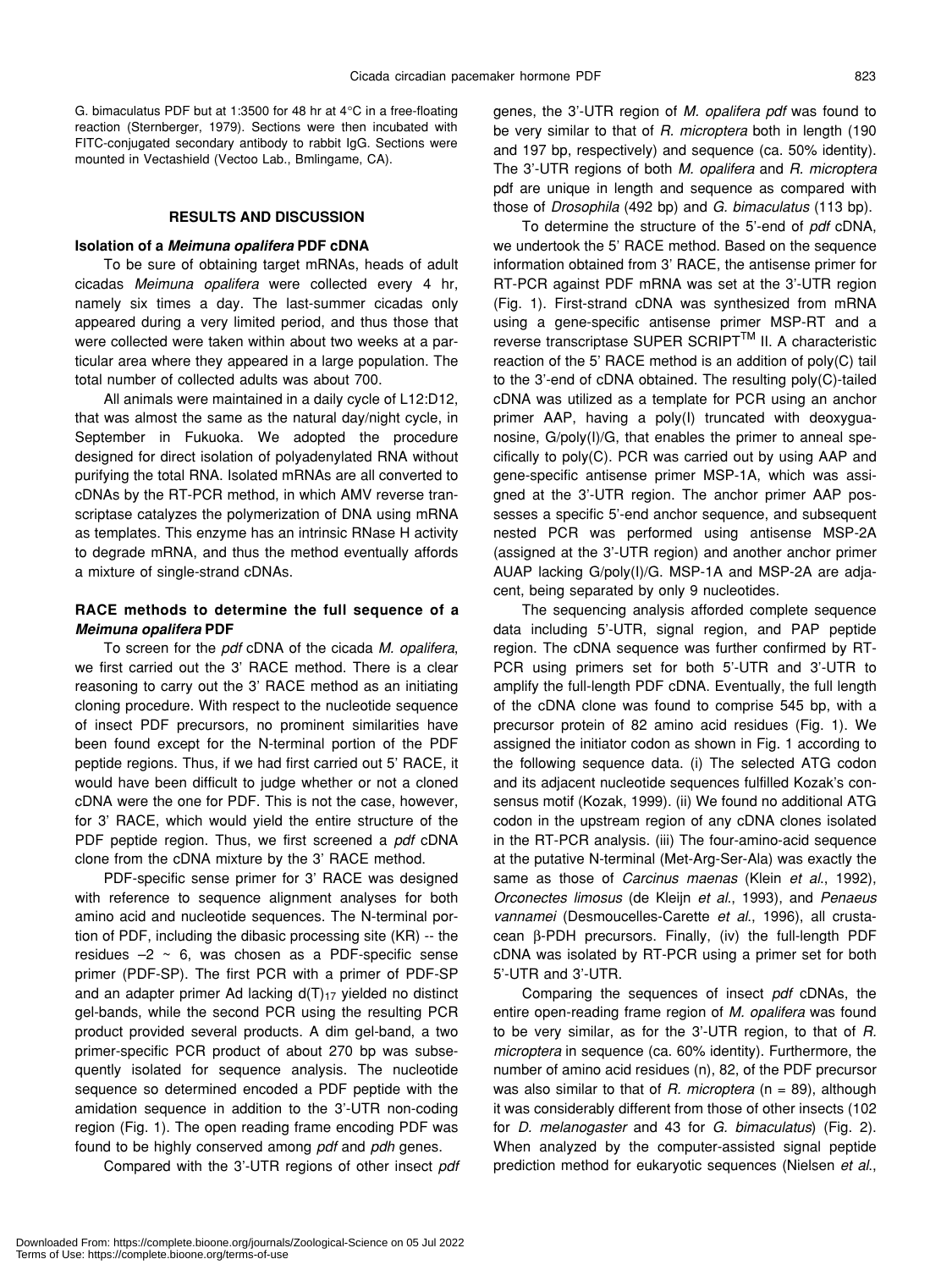

**Fig. 1**. Nucleotide and deduced amino acid sequences of the *Meimuna opalifera* PDF-precursor. Arrows indicate primers used for the 3' RACE or 5' RACE method. Amino acid sequences in white, gray, and black boxes correspond to the signal, PAP, and PDF regions, respectively. KR (=Lys-Arg) is a processing cleavage site, while the C-terminal GRK(=Gly-Arg-Lys) double-underlined is an amidation site. An underlined portion (AATAAA) in the 3'-UTR region is a putative poly-adenylation signal site (Conway and Wickens, 1985; Gil and Proudfoot, 1987; Takagaki *et al*., 1988). The underlined TGA trinucleotide sequence, shown by the asterisk, is the stop codon.



**Fig. 2.** Schematic comparison between the primary structures deduced from the nucleotide sequences of insect PDF precursor proteins. White, gray, and black rod boxes correspond to the signal, PAP, and PDF regions, respectively. Each number in the box indicates the number of amino acid residues. KR (=Lys-Arg) is a processing cleavage site, and the C-terminal GRK(=Gly-Arg-Lys) or GK(=Gly-Lys) is an amidation site.

1997, 1999), *M. opalifera* PDF precursor was assigned to possess 24-peptide sequences for the signal regions and 35-peptide sequences for the PAP region. This structural profile appears to be just normal when compared with those of *D. melanogaster* and *R. microptera*. Although the *G. bimaculatus* PDF precursor consisted of a nuclear localization signal (NLS) at the N-terminal portion, no NLS-like sequence was found in the PAP region of the *M. opalifera*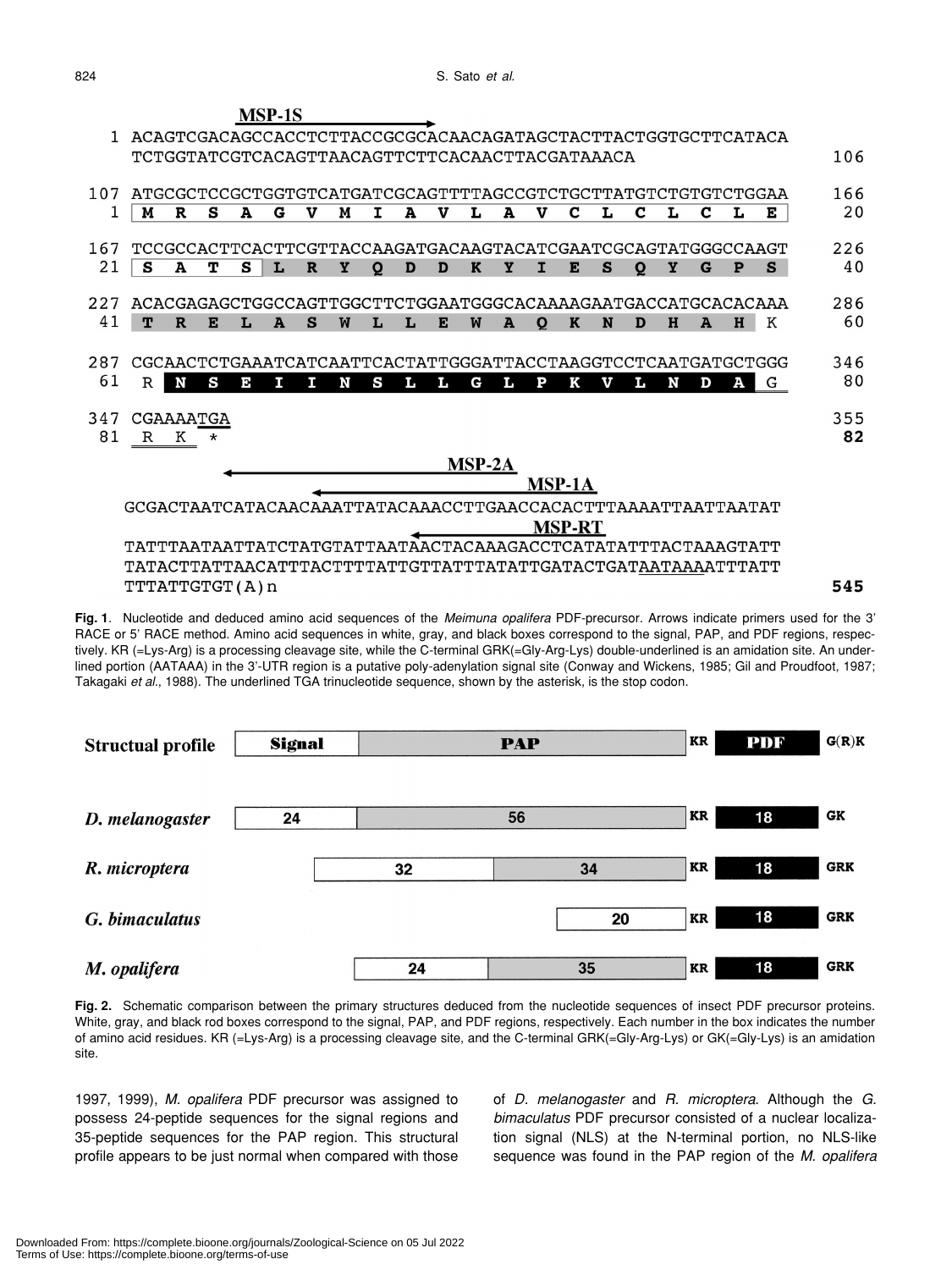PDF precursor.

# **Highly Conserved Primary Structure of the** *M. opalifera* **PDF Peptide**

When the sequences of insect PDF peptides were compared, it was found that *M. opalifera* PDF, NSEIINSLLGLP-KVLNDA-amide, is completely identical to those reported in *G. bimaculatus* (Chuman *et al*., 2002) and *Acheta domesticus* (Rao and Riehm, 1988) (Fig. 3). The sequence identity and similarity of *M. opalifera* PDF peptides were calculated to be 78–100% and 89–100%, respectively, considerably higher compared with PDFs of other insect species. Only a sole residue substitution was found, for PDFs of *Periplaneta americana* (Mohrherr *et al*., 1991) and *R. microptera*; i.e., Ile<sup>4</sup> 
<del>→</del> Leu and Val<sup>14</sup> 
→ Leu and Val<sup>14</sup> 
→ Leu, respectively. As for *Drosophila* PDF (Park and Hall, 1998), four residue substitutions were found; *i.e.*, Ile<sup>4</sup> 
ightarrow Gly<sup>10</sup>

and Ser, Val<sup>14</sup>

and Mere found; *i.e.*, Ile<sup>4</sup>

algebra Gly<sup>10</sup>

and Mere found; *i.e.*, Ile<sup>4</sup>

algebra Gly<sup>10</sup>

and Mere found; *i.e.*, Ile<sup>4</sup>

algebra Gly<sup>10</sup>

and Mere Leu<sup>15</sup> ← Met. The Ser<sup>10</sup> residue of *Drosophila* PDF is uncommon, since  $\text{Gly}^{10}$  is preserved among the known sequences of all other arthropod species.

### **Prediction of translocation of** *M. opalifera* **PDF precursor**

When we analyzed the *pdf* cDNA of the nocturnal cricket *G. bimaculatus*, it was found that PDF precursor consists of a nuclear localization signal (NLS)-like sequence. Nuclear localization and translocation of *G. bimaculatus* PDF were demonstrated, by both electron microscopic observation of PDF immunocytoreactivity and biochemical translocation of GFP-fused PDF precursors (Chuman *et al*., 2002). Nuclear localization was also predicted by means of the network computer-assisted system running the PSORT II program (Nakai and Kanehisa, 1992; Reinhardt and Hubbard, 1998; Nakai and Horton 1999). The *G. bimaculatus* PDF precursor was judged to have a higher likelihood of being in the nucleus (about 48%) than in the cytoplasm (about 22%) (Table 1).

Using a combined sequence of the signal and PAP regions, we calculated the score that distinguishes the tendency of a peptide to translocate either to the nucleus or to other cellular sites. The cicada's PDF precursor was judged to be present mainly at the extracellular site (about 44%) (Table 1). The possibility of this extracellular translocation was even greater for PDF precursors of *R. microptera* (about 56%) and *D. melanogaster* (about 67%). These results strongly suggest that all these PDF peptides are secretory and not nuclear. Even though the PDF precursor proteins of *D. melanogaster* and *R. microptera* are unlikely to translocate into the nucleus (Table 1), the program PSORT II has calculated for *M. opalifera* that the PDF precursor is likely to be located in the nucleus with a finite possibility of about 22% (Table 1). It is however difficult to distinguish and identify the NLS-like sequence in the signal

| M. opalifera    | NSEIINSLLGLPKVLNDA-NH2    |
|-----------------|---------------------------|
| G. bimaculatus  | NSEIINSLLGLPKVLNDA-NH2    |
| A. domesticus   | NSEIINSLLGLPKVLNDA-NH2    |
| P. americana    | NSELINSLLGLPKVLNDA-NH2    |
| R. microptera   | NSEIINSLLGLPKLLNDA-NH2    |
| D. melanogaster | NSELINSLLSLPKNMNDA-NH2    |
|                 | ***** ***<br>***<br>* * * |

**Fig. 3.** Amino acid sequences of insect PDFs. PDFs from insects: *Meimuna opalifera*, *G. bimaculatus* (Chuman *et al*., 2002), *Acheta domesticus* (Rao and Riehm, 1988), *R. microptera* (Rao *et al*., 1987), *P. americana* (Rao and Riehm, 1993), and *D. melanogaster* (Park and Hall, 1998). Asterisk indicates the residues conserved among all PDFs.

**Table 1.** Prediction of the subcellular localization sites of insect PDF precursor proteins from their amino acid sequences by the computer Program PSORT II.

| Species expressing<br>PDF precursors | Subcellular localization sites (%) |             |         |          |               |                          |  |
|--------------------------------------|------------------------------------|-------------|---------|----------|---------------|--------------------------|--|
|                                      | Extracellular                      | Cytoplasmic | Nuclear | Vacuolar | Mitochondrial | Endoplasmic<br>reticulum |  |
| D. melanogaster                      | 66.7a                              | 11.1        | 0       | 11.1     |               | 11.1                     |  |
| R. microptera                        | 55.6                               | 22.2        | 0       | 11.1     | 0             | 11.1                     |  |
| G. bimaculatus                       | 0                                  | 21.7        | 47.8    | 0        | 30.4          | 0                        |  |
| M. opalifera                         | 44.4                               | 0           | 22.2    | 11.1     | 22.2          | 0                        |  |

 $\overline{a}$ ) Extracellular site involves the cell wall.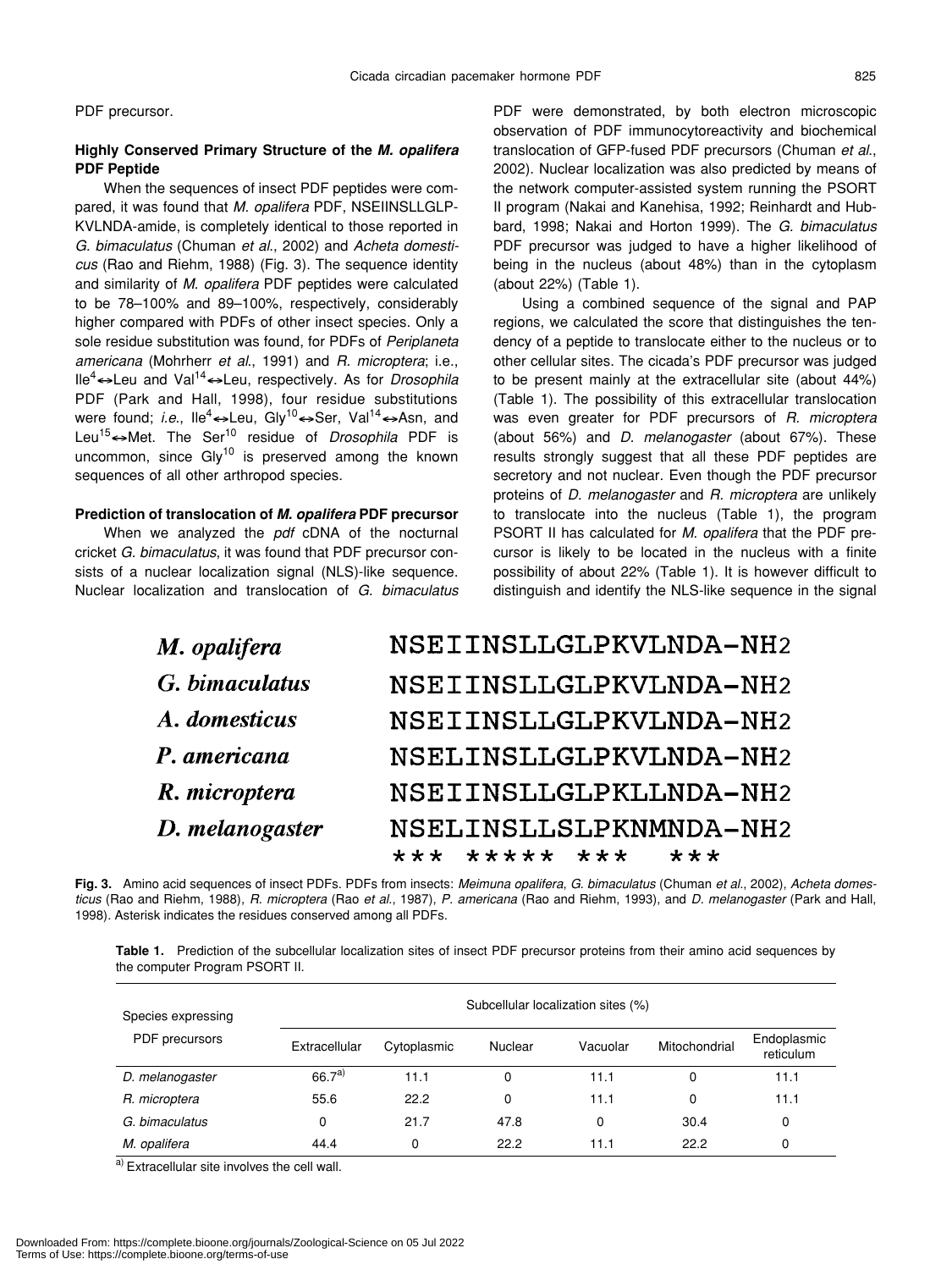and PAP regions of *M. opalifera* PDF precursor protein.

# **Immunocytochemical examination of** *M. opalifera* **PDF in brain**

The relatively high score for the possible nuclear translocation of the *M. opalifera* PDF precursor prompted us to investigate the cicada's brain immunocytochemically with anti-PDF. Since the amino acid sequence of *M. opalifera* PDF is exactly the same as that of the cricket *G. bimaculatus*, we utilized a rabbit polyclonal antibody raised against *G. bimaculatus* PDF (Tomioka *et al*., in preparation). Confocal analysis revealed two cell groups in the optic lobe clearly labeled by this antibody. One of them was located at the proximal-frontal region in the optic lobe, while the other was in the posterior cleft between the lamina and the medulla. The latter cell cluster was elongated from the dorsal to the ventral rim. In addition, the same antibody labeled clearly the fibers of these cells in the optic lobes and midbrain. The whole profile also revealed PDF immunoreactive fibers in the midbrain of *M. opalifera* similar to those previously reported in the orthopteroid insects (Homberg *et al*., 1991; Stengl and Homberg, 1994; Okamoto *et al*., 2001; Chuman *et al*., 2002), namely the posterior optic commissure and the ramification in the superior lateral protocerebrum (data not shown).

Immunolabeled Vibratome slices revealed precisely the location of the PDF cells and their arborizations in the optic lobe and midbrain. Fig. 4 shows the LSM image of a virtual section from such a Vibratome slice of the optic lobe. The numerous PDFLa cells in the cleft between the lamina and the medulla from the preparation which was dissected at ZT23:30 are strongly immunoreactive, and give rise to a dense arborization in the first optic chiasma and thence to the lamina and the medulla. In the medulla, these axons extend along the module structure to make the ramification in the middle layer of the medulla. On the other hand,



**Fig. 4.** Medulla (PDFMe) and lamina (PDFLa) PDF cells and their neurite network in the optic lobe from the horizontal Vibratome slice immunolabeled with anti-PDF antiserum (ZT 23:30). PDFMe cells (arrow) are located in the anterior cortex of the medulla, and PDFLa cells (double arrows) in the posterior cleft between the lamina and medulla. Strongly immunoreactive PDFLa cells give rise to the neurite in the first chiasma and thence into the lamina and medulla. PDFMe cells give rise to the neurite proximally, and partially into the medulla La: lamina, Me: medulla, Lo: lobula. Scale bar, 100 µm.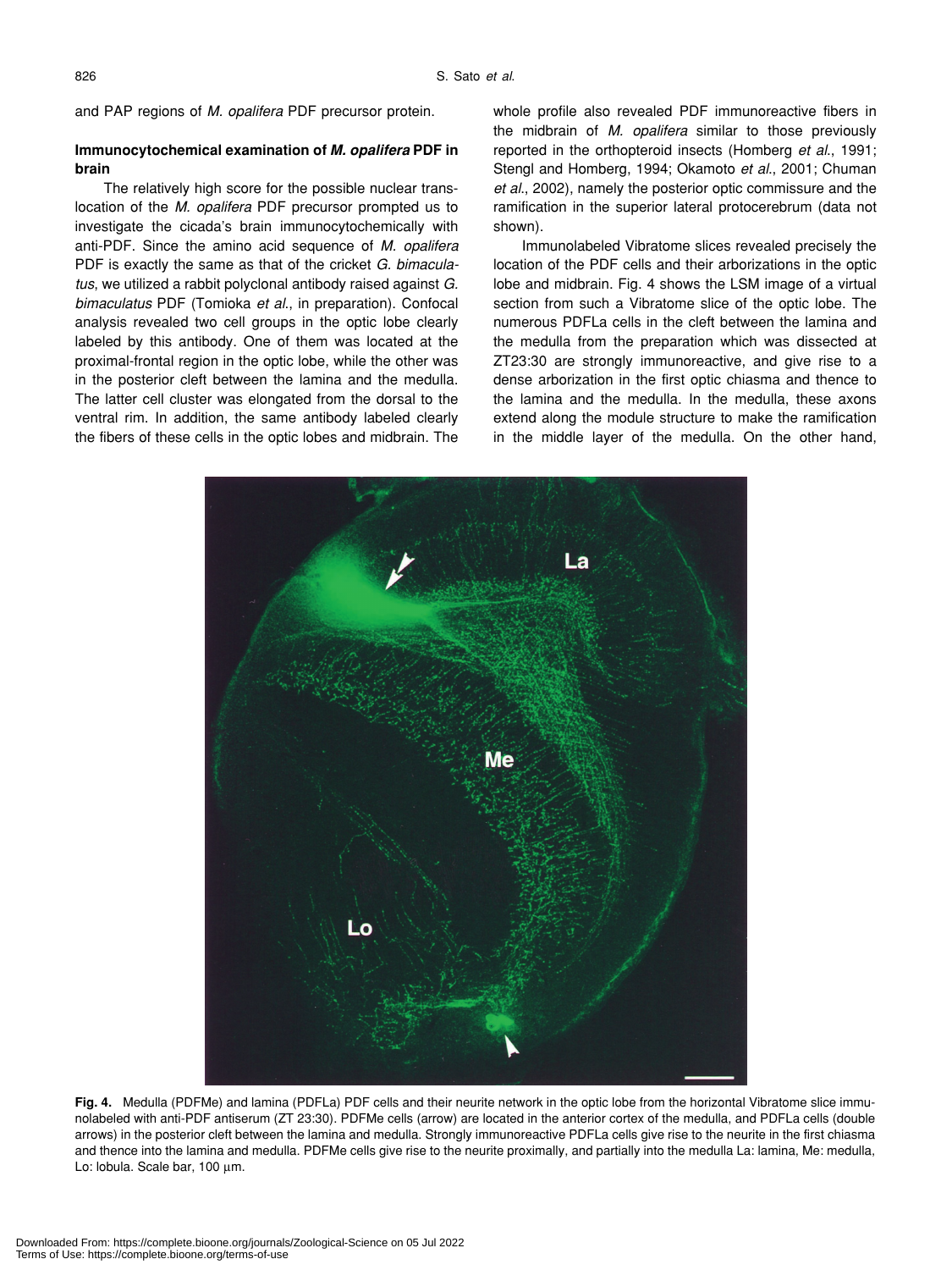

**Fig. 5.** LSM image of the PDFLa cells (A) and PDFMe cells (B) immunolabeled with anti-PDF antiserum. All PDF cells showed the nucleus (arrowhead) unlabeled in the series of images by 1 µm steps. Scale bars, 100 µm.

PDFMe cells (which comprise at least four cells) are less immunoreactive than PDFLa cells at this time of day. Immunoreactive fiber from PDFMe cells enter into the middle layer of the medulla, and make the network. Immunolabeled fibers in the lobula are seen sparsely. These results imply that PDF precursor or PDF itself was secreted from the particular PDF-expressing cells. In hemimetabola insects previously described, PDFMe cells are generally reported to be much immunoreactive rather than PDFLa cells. In *M. opalifera*, however, PDFLa cells are shown to be strongly immunoreactive at just before dawn in this study. In *G. bimaculatus*, the distal region of the medulla is reported to be important for the persistence of rhythmicity (Okamoto *et al*., 2001). In cockroach, anti-PER antiserum labeled the cells clusters located in the outer optic chiasm (Takeda *et al*., 2000). These results suggest that the expression of PDF in the PDFLa cells is regulated by some clock mechanism to elicit the daily fluctuation.

When the immunolabeled cells were carefully examined for their nuclei, no cells with an immunolabeled nucleus were found. Fig. 5 is the LSM images of a virtual section from the series of images scanned by  $1 \mu m$  steps. As shown in these figures, all immunolabeled cells in the lamina and medulla exhibited a nucleus that was unlabeled. It is thus concluded that *M. opalifera* PDF neurons have no PDFrelated peptides in the nucleus, at least at ZT23:30. This is in agreement with the sequence profile, which shows no cluster of basic amino acids, and thus no candidate for a NLS. Since the calculation using the PSORT II program indicated the finite (22%) possibility that the *M. opalifera* PDF precursor might be localized in the nucleus, a signal might therefore be in the precursor sequence that is unknown. Examination of this possibility may require a careful examination of the cells at various time intervals throughout the entire day.

# **ACKNOWLEGEMENTS**

We express our sincere gratitude to Prof. Ian A. Meinertzhagen (Dalhausie University) for his kind reviewing the manuscript and correction of the English. We thank Mr. Hayato Oka for his assistance to collect the cicadas.

### **REFERENCES**

- Chuman Y, Matsushima A, Sato S, Tomioka K, Tominaga Y, Meinertzhagen IA, Shimohigashi Y, Shimohigashi M (2002) cDNA cloning and nuclear localization of circadian neuropeptide designated as pigment-dispersing factor PDF in the cricket *Gryllus bimaculatus*. J Biochem 131: 895–903
- Conway L, Wickens M (1985) A sequence downstream of AAUAAA is required for formation of SV40 late mRNA 3' termini in frog oocytes'. Proc Natl Acad Sci USA 82: 3949–3953
- de Kleijn DPV, Linck B, Klein JM, Weidemann WM, Keller R, van Herp F (1993) Structure and localization of mRNA encoding a pigment dispersing hormone (PDH) in eyestalk of crayfish *Orconectes limosus*. FEBS Lett 321: 251–255
- Desmoucelles-Carette C, Sellos D, Van Wormhoudt A (1996) Molecular cloning of the precursors of pigment dispersing hormone in crustaceans. Biochem Biophys Res Commun 221: 739–743
- Frohman MA, Dush MK, Martin GR (1988) Rapid production of fulllength cDNAs from rare transcripts: amplification using a single gene-specific oligonucleotide primer. Proc Natl Acad Sci USA 85: 8998–9002
- Gil A, Proudfoot NJ (1987) Position-dependent sequence elements downstream of AAUAAA are required for efficient rabbit β-globlin mRNA 3'end formation. Cell 49: 399–406
- Helfrich-Förster C, Stengl M, Homberg U (1998) Organaization of the circadian system in insects. Chronobiol Int 15: 567–594
- Helfrich-Förster C, Täuber M, Park JH, Mühlig-Versen M, Schneuwly S, Hofbauer A (2000) Ectopic expression of the neuropeptide pigment-dispersing factor alters behavioral rhythms in *Drosophila melanogaster*. J Neurosci 20: 3339–3353
- Homberg U, Würden S, Dircksen H, Rao KR (1991) Comparative anatomy of pigment-dispersing hormone-immunoreactive neurons in the brain of orthopteroid insects. Cell Tissue Res 266: 343–357
- Klein JM, de Kleijn DPV, Keller R, Weidemann WM (1992) Molecular cloning of crustacean pigment dispersing hormone precursor. Biochem Biophys Res Commun 189: 1509–1514
- Klein JM, Mohrherr CJ, Sleutels F, Riehm JP, Rao KR (1994) Molecular cloning of two pigment-dispersing hormone (PDH) precursors in the blue clab *Cllinectes spidus* reveals a novel member of the PDH neuropeptide family. Biochem Biophys Res Commun 205: 410–416
- Kozak M (1999) Initiation of translation in prokaryotes and eukaryotes. Gene 234: 187–208
- Nakai K, Kanehisa M (1992) A knowledge base for predicting protein localization sites in eukaryotic cell. Genomics 14: 897–911
- Nakai K, Horton P (1999) PSORT: a program for detecting sorting signals in proteins and predicting their subcellular localization.